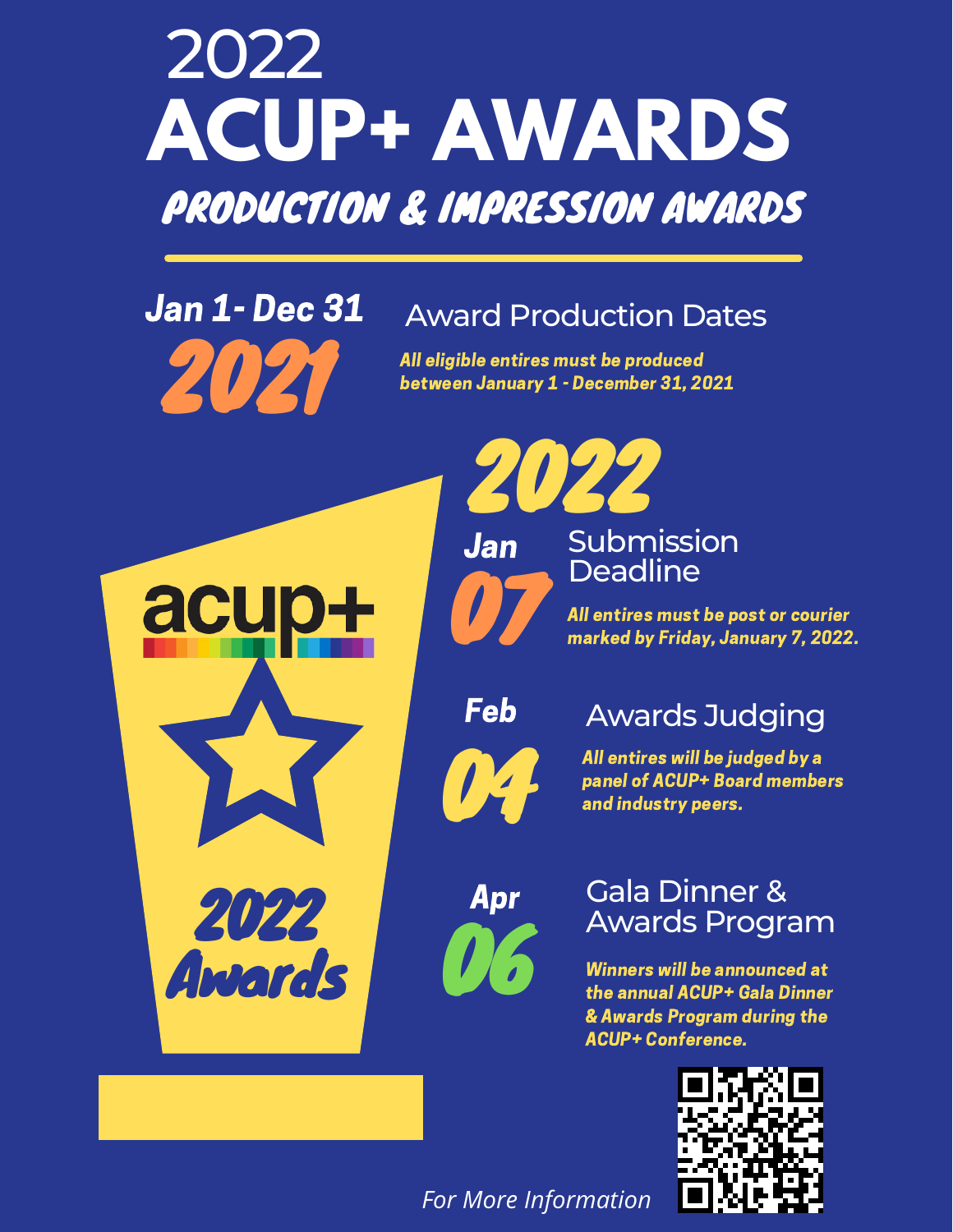

## Welcome to the 2022 ACUP+ Awards!

*We invite all ACUP+ members to gather your amazing entries and submit them for our annual awards!*

Institutions may submit one entry per category, with 24 categories overall in the areas of shop/management initiatives and production excellence. **To be eligible you must be a current ACUP+ member** and there is no fee to enter. Please be sure to completely fill out the submission entry cover sheet for each submission.



**Eligible entries must have been produced between January 1 – December 31, 2021.** 

**Entries must be postmarked or courier marked by Friday, January 7, 2022.** 

## How to Enter the 2022 Awards



A separate entry form is required for each submission.

Awards are open to all ACUP+ members. You do not have to attend the annual conference to enter and/or win.

Submit entries to as many categories as you wish, but you may only enter each category once and cannot submit the same entry in more than one category.

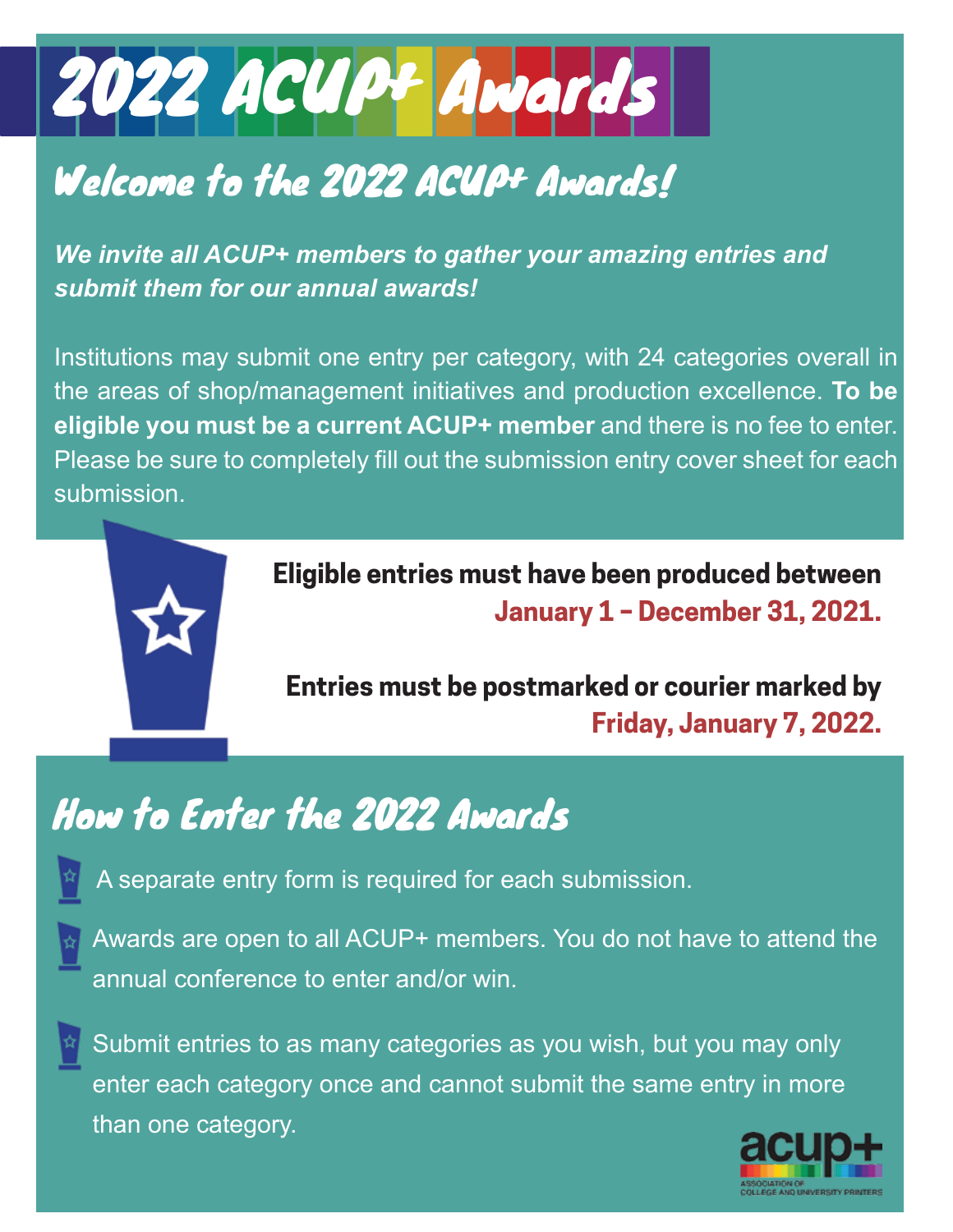

**Collaborative Service**

Significant institutional contribution working with another unit to achieve a goal. How did you discover an opportunity and assist a unit with a solution which benefited your institution?

**Green Service** Instituted changes in operations which impacted recyclable, renewable and, sustainable environmental resources; or communicated your green efforts to your customers. What adjustments did you implement that increased your green reputation?

**Accelerated Service**

Successfully accomplished an extreme production deadline. What was your mission impossible and how did you make it happen?

**Distinctive Service**

Achieved innovative goals for growth while continuing operational production demands. How did you continue daily production while implementing drastic changes such as new equipment installs, plant moves, or reorganization?

**Impact WOW+**

Significant institutional contribution that brought your operation<br>recognition and the WOW+ that's cool factor from campus recognition and the WOW+ that's cool factor from campus departments. This will be a project that you've accomplished that doesn't fit into other categories. Describe the entire project, how it was accomplished, who was involved, and what the end result was. This category does not require a production sample but you may provide samples, photos or video.

**ACUP+ Achiever** **NOMINATE A FELLOW MEMBER**! ACUP member that demonstrates contributions and support that positively impact the ACUP organization throughout the year. How did this person contribute and what was achieved for the good of the association?

**ACUP+ Hall of Fame**

**NOMINATE A FELLOW MEMBER**! In-plant managers who exemplify the highest standards of service to their institutions along with contributions to the ACUP+ organization and the in-plant community as a whole. Have you run an operation while sharing your knowledge with other in-plants, contributing for the better of the industry? Nominate a colleague if you'd like to see special recognition for a mentor or retired ACUP+ member.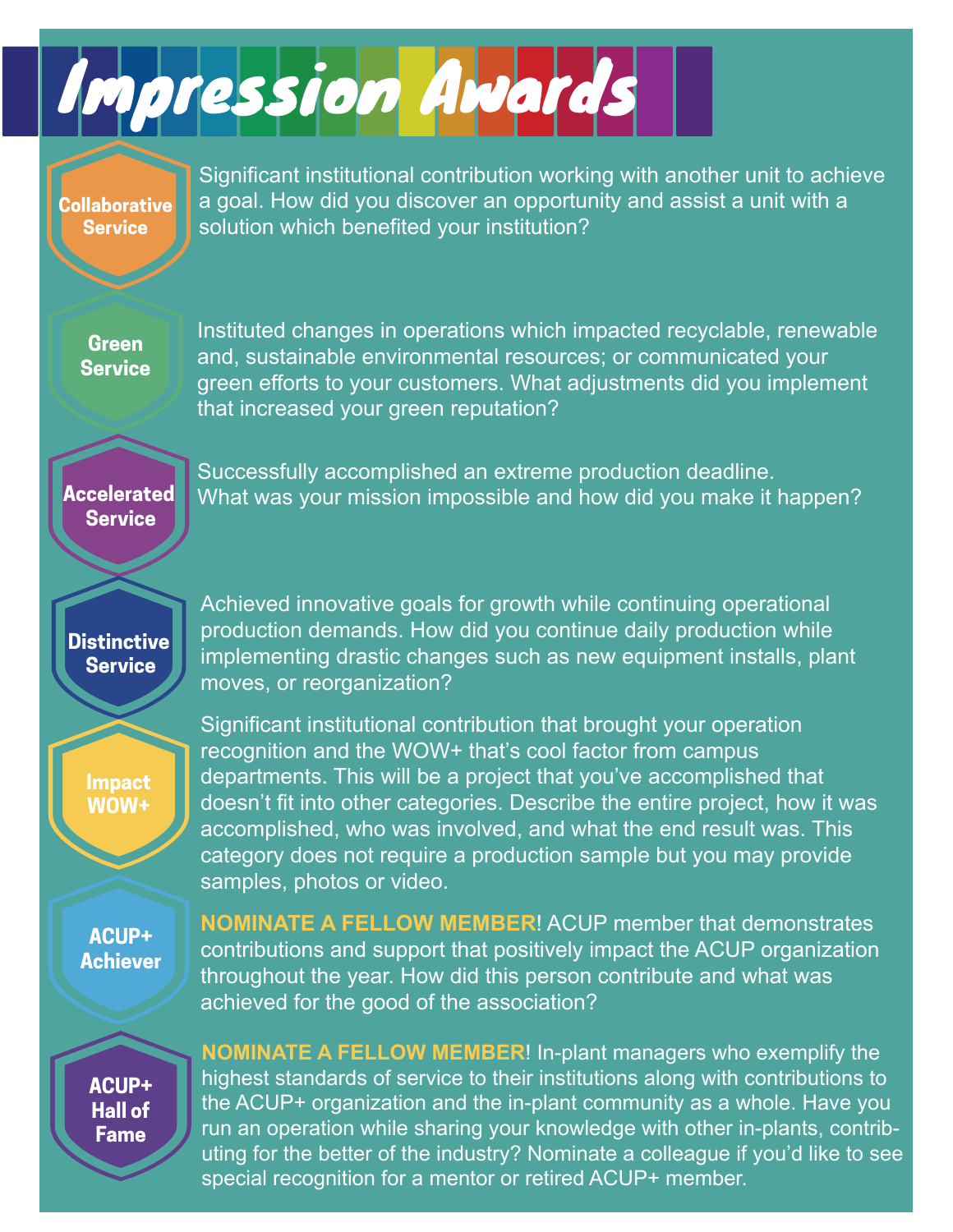## How to Submit an Impression Award



Submit a paragraph or two describing an effort you accomplished in 2021 related to the specific award category entered. Be specific regarding the challenge or initiative you took and the achieved results. You can enter any or all categories but each individual submission may only be entered once and only in one category. You can also submit a project as a nomination for one of your peers.

**SUBMIT a PDF of your entry form and additional documents/description along with any photos that help demonstrate the initiative/project.**

**E-mail your Impression Award submissions to: robert.donahue@franklin.edu**

Questions? Contact Candie Goode at candie.goode@acup-edu.org

**Deadline to Submit an Impression Award is January 7, 2022**



Judges will select a Platinum winner and Gold winner for both Small and Large Shops for all Digital Production Entries. All other categories will consist of one Platinum and one Gold winner regardless of shop size.

Only ONE submission per category from an organization and the same piece may NOT be entered in multiple categories. Entering the same piece in two categories will disqualify both entries.

Be sure to include a completed award submission form and attach it to your entry. Include two samples of the completed production piece (produced in your operation) for review.

In the Wide Format category include one (1) printed sample - If your entry is large such as a vehicle wrap or building cling please supply a sample of the output, photos or video of the entry installation and end results.

Digital Production entries in the categories of Single Page, Multiple Page, and Multiple Piece will be further evaluated for two award subcategories: "Small Shop" and "Large Shop". Please include your # FTE on the submission form. Your FTE# (Full Time Equivalent) is a full-time employee with student or part-time help counted as .5 FTE.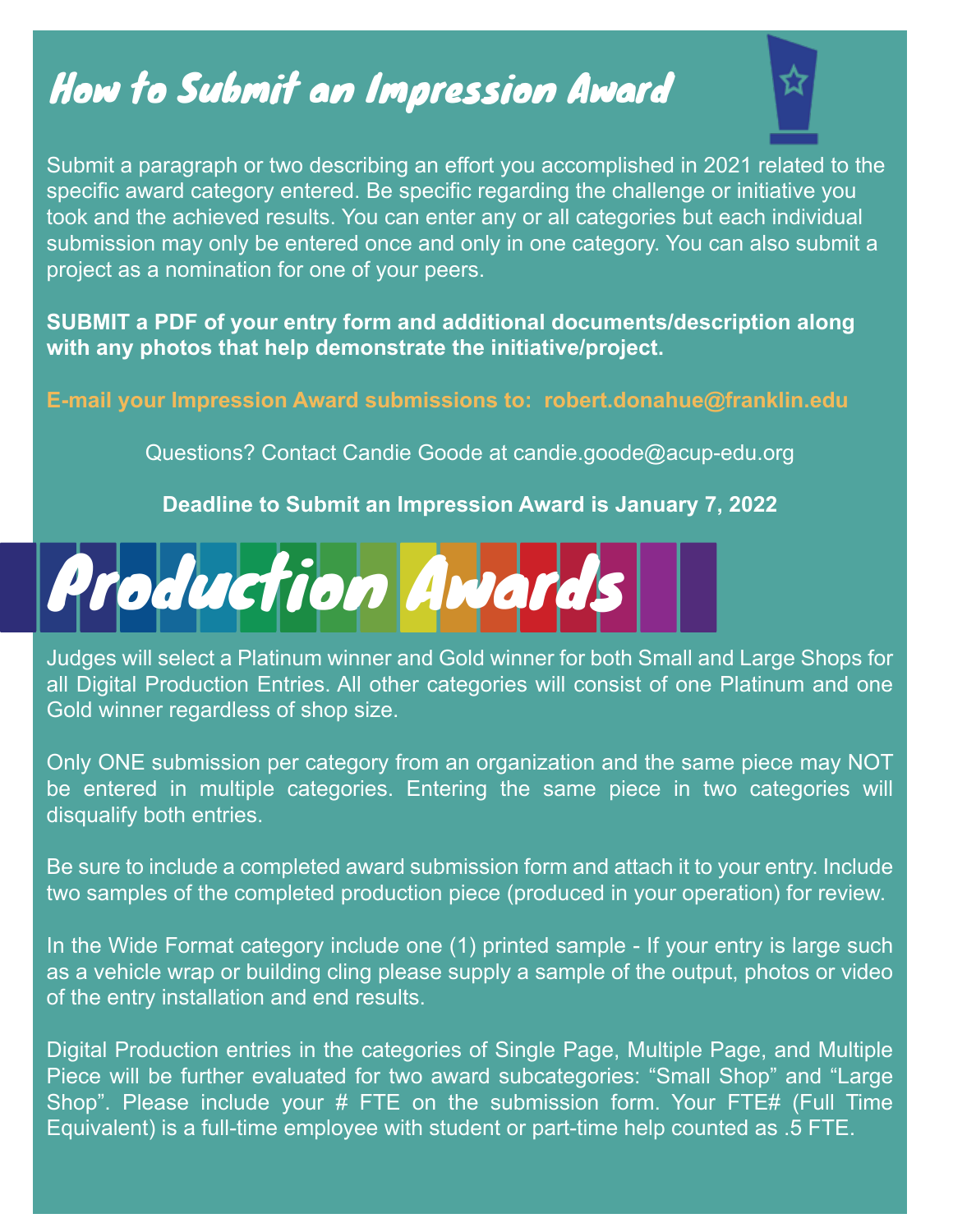## Production Awards Information

# **Offset Production Output**

**Single Page -** stationery, flyer, brochure, mailers, posters, calendars **Multiple Page -** newsletters, booklets, catalogs, calendars **Multiple Piece Projects -** invites, RSVP cards, tickets, posters, programs

# Digital Production Output

**Single Page -**item is a single component and a single page, such as stationery, flyer, brochure, mailers, posters, single page calendar

**Multiple Page -** item is a single component, with multiple pages, such as newsletters, booklets, catalogs, multiple page calendars

**Multiple Piece Projects -** projects that have multiple printed components, such as invites or cards with envelopes, programs and tickets, etc.

# Any Production Output

**Graphic Design -** project collaborated and created for client, designed by in-plant design staff

**Specialty Printed Products –** products such as garment, 3D, or sublimation printing produced in-house

**Decals or Stickers**

**Operation / Shop Self Promotion –** items such as calendars, sample booklets merchandise, etc specifically designed to promote the in-plant shop to customers

# Wide Format (36" plus)

**Banner & Displays -** roll-up or pop-up displays, standard or pole banners **Posters -** mounted or unmounted

**Adhesive Graphics / Wraps -** floor, window, or wall graphics; vehicle wraps **Canvas / Fabric-** canvas or other fabric products, signage/flags

## **\*\*** Best of Show **\*\***

This will be selected by the judges from all entries and announced at the ACUP+ annual conference during the Gala Dinner and Awards Ceremony.

## **\*\*** Peoples' Choice **\*\***

This will be selected from all entries that are displayed at the ACUP+ annual conference by attendees and announced at the ACUP+ annual conference during the Gala Dinner and Awards Ceremony.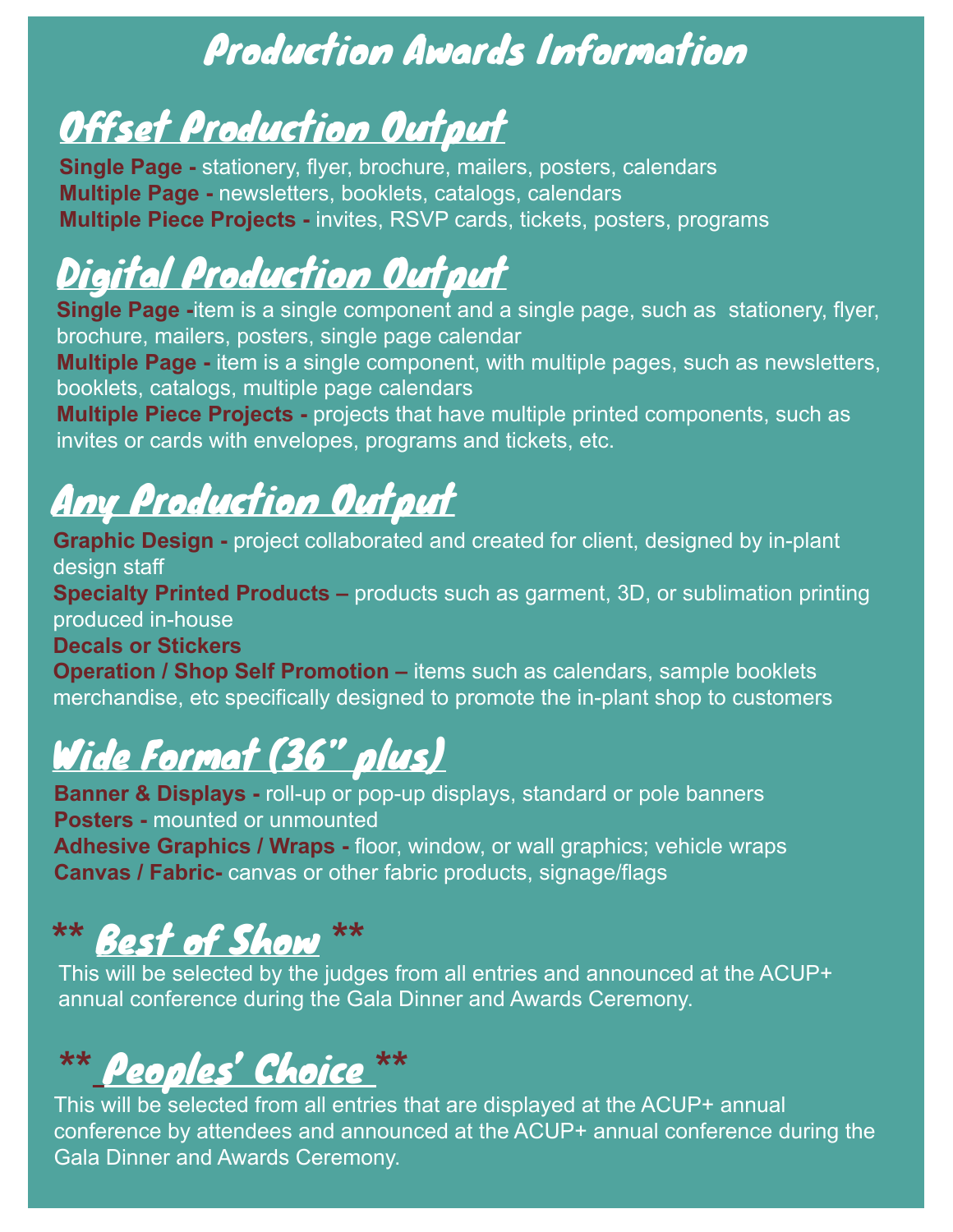#### **Digital Production** ACUP+ Award Entry Criteria for Judging Production Entries

#### Offset or Digital Production Output, single or multi-color ~ Reviewing:

- Holes and missing dots in solids, spots or specks
- Poor ink or toner coverage or color variation from page to page or piece to piece
- Image quality, color balance and consistency
- Resolution of photos, dot gain or shrinkage
- Registration of each color, consistency page to page
- Accurate folding, cracking or against the grain with no scoring
- Track or streak marks from equipment
- Page to page text and image cross-overs<br>————————————————————
- Inserts fit correctly
	- Finishing mistakes such as dull blades, wrong gauge or length of wire, excess glue
	- Substrate selection appropriate for production methods

#### **Graphic Design ~ Reviewing:**

- Design relationship and flow between the elements
- **Innovation does the design stand out**
- **Creativity skill in invoking mood and sending clear message**
- Technical elements appropriate and well thought to enhance the topic
- Production output without flaws to take away from the design
- Typography: naturally and easily draws in and holds the reader's attention Specialty Printed Products ~ Reviewing:
- Production output without flaws
- Image quality, color balance and consistency
- Technical elements appropriate and well thought to enhance the topic
- Substrate selection appropriate for production methods

#### **Decals or Stickers ~ Reviewing:**

- Production output without flaws
- Image quality, color balance and consistency
- Technical elements appropriate and well thought to enhance the topic
- Substrate selection appropriate for production methods
- Functionality ease of use
- Clean cuts, sharp lines

#### **Operation / Shop Self Promotion ~ Reviewing:**

- Creativity skill in invoking mood and sending clear message
- Technical elements appropriate and well thought to enhance the topic
- Substrate selection appropriate for production methods
- Production output without flaws

#### **Wide Format 36" plus – Banners / Displays / Posters / Canvas / Fabrics ~ Reviewing:**

- Technical elements appropriate and well thought to enhance the topic
- Production output without flaws
- Finishing such as hems, grommets
- Substrate selection appropriate for production methods

#### **Wide Format 36" plus – Adhesive Graphics / Wraps ~ Reviewing:**

- Production output without flaws
- Substrate selection appropriate for production methods
- Technical elements installation difficulty, surface
- Finished impact on space

#### • Functionality - ease of use, safety, maintenance, etc.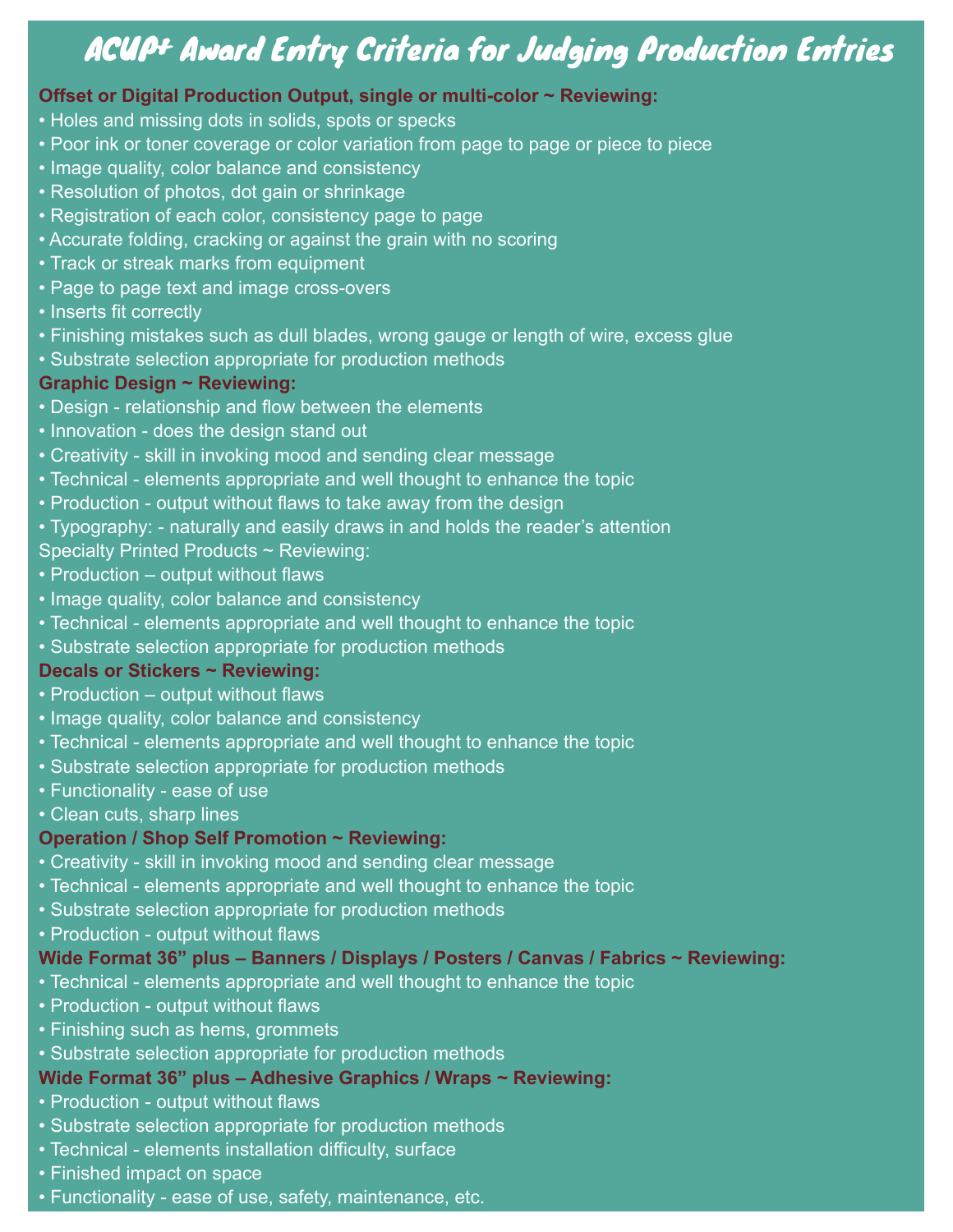## How to Submit a Production Award



Digital Production entries in the categories of Single Page, Multiple Page, and Multiple Piece will be further evaluated for two award subcategories: "Small Shop" and "Large Shop". Please include your # FTE on the submission form. Your FTE# (Full Time Equivalent) is a full-time employee with student or part-time help counted as .5 FTE.

Production submission evaluation for all Offset, Graphic Design, Specialty Printed Products, Decals/Stickers, Operation/Shop Promotion, and Wide Format will not differentiate between small/large shop.

#### **Entry Form Submission for the Production Awards must be sent through USPS or other courier/express service to:**

#### **UPS/USPS/FedEx:**

Bob Donahue Attn: ACUP+ Awards Franklin University 201 South Grant Avenue Columbus, OH 43215

#### **Freight Shipments:**

Bob Donahue Attn: ACUP+ Awards Franklin University Alumni Hall, Room 013 301 East Rich Street Columbus, OH 43215

Contact Phone: 614-947-6010

Contact Phone: 614-947-6010

## Judging

All entries will be judged by a panel of ACUP+ Board members and industry peers in February. A guide to general judging criteria for all production categories is attached. If a member of the judging panel is from an institution with a submission in any category, they are excluded from participating in the judging for that category.

## Awards Presentation

We will announce the winners at the annual ACUP+ conference on Wednesday, April 6, 2022, at our Gala Dinner and Awards Program. You need not be present to win. Awards will be mailed to the winning members that can't personally accept an award at the conference.

#### **Entries must be postmarked or courier marked by Friday, January 7,**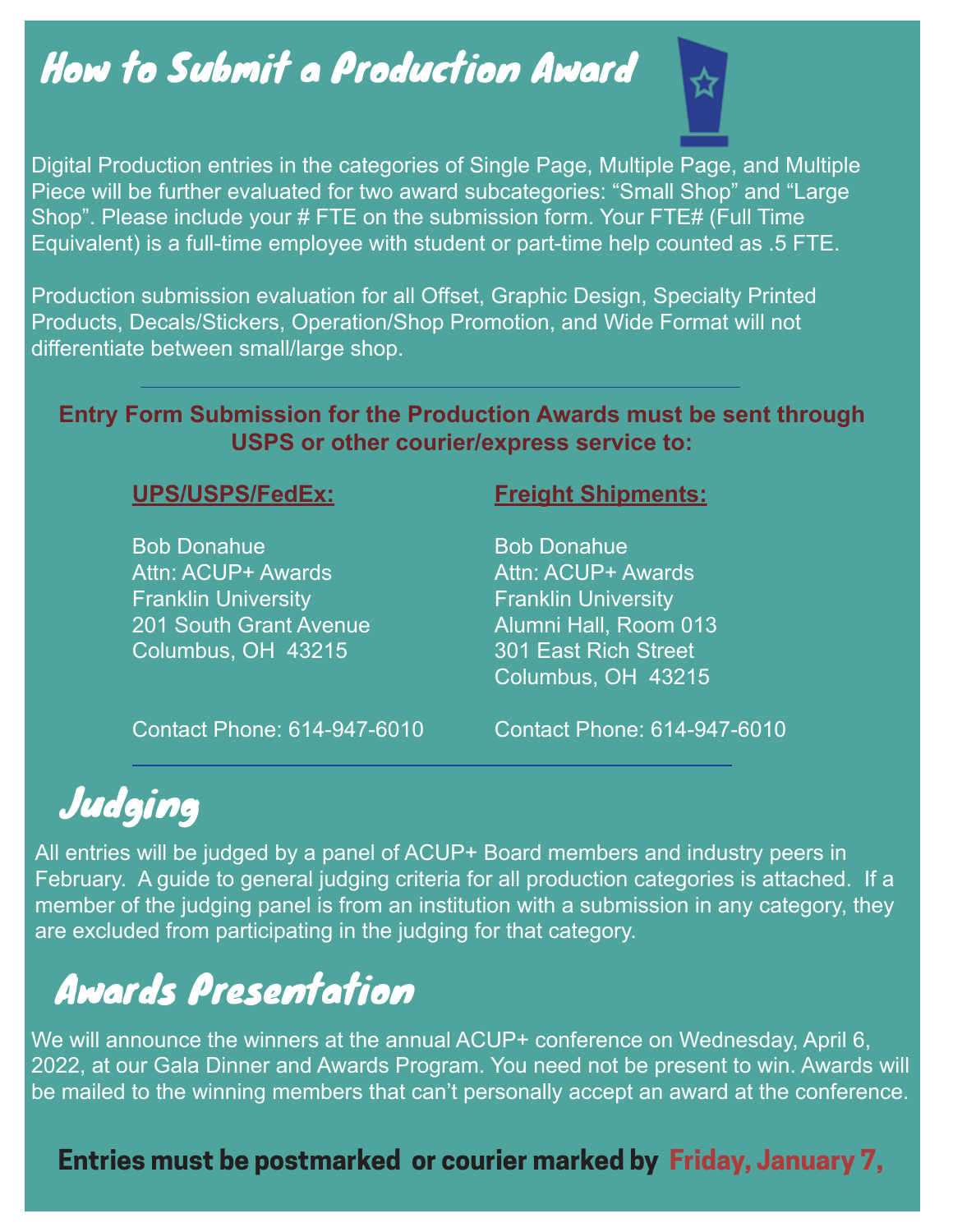### **ACUP+ Impression Awards Entry Form**

| Contact Name: 2008 Contact Name: |  |
|----------------------------------|--|
|                                  |  |
|                                  |  |
|                                  |  |
| I am nominating someone else     |  |
|                                  |  |
|                                  |  |
| Email <b>Email</b>               |  |
|                                  |  |

*Select the Entry Category (complete one entry form per category)*

| <b>ACUP Impression Awards</b> |
|-------------------------------|
| $\Box$ Collaborative Service  |
| $\Box$ Green Service          |
| <b>LAccelerated Service</b>   |
| <b>L</b> Distinctive Service  |
| Impact WOW+ Service           |
| ACUP+ Achiever                |
| ACUP+ Hall of Fame            |
|                               |

#### *Please Tell Us About Your Impression Award Entry*

**Impression Awards** – Please attach a narrative describing the initiative you or your team took and the specific results gained. ACUP+ Achiever and ACUP+ Hall of Fame nominations should include information about the individual and a description of their accomplishments/contributions relevant to the award for which they are being nominated.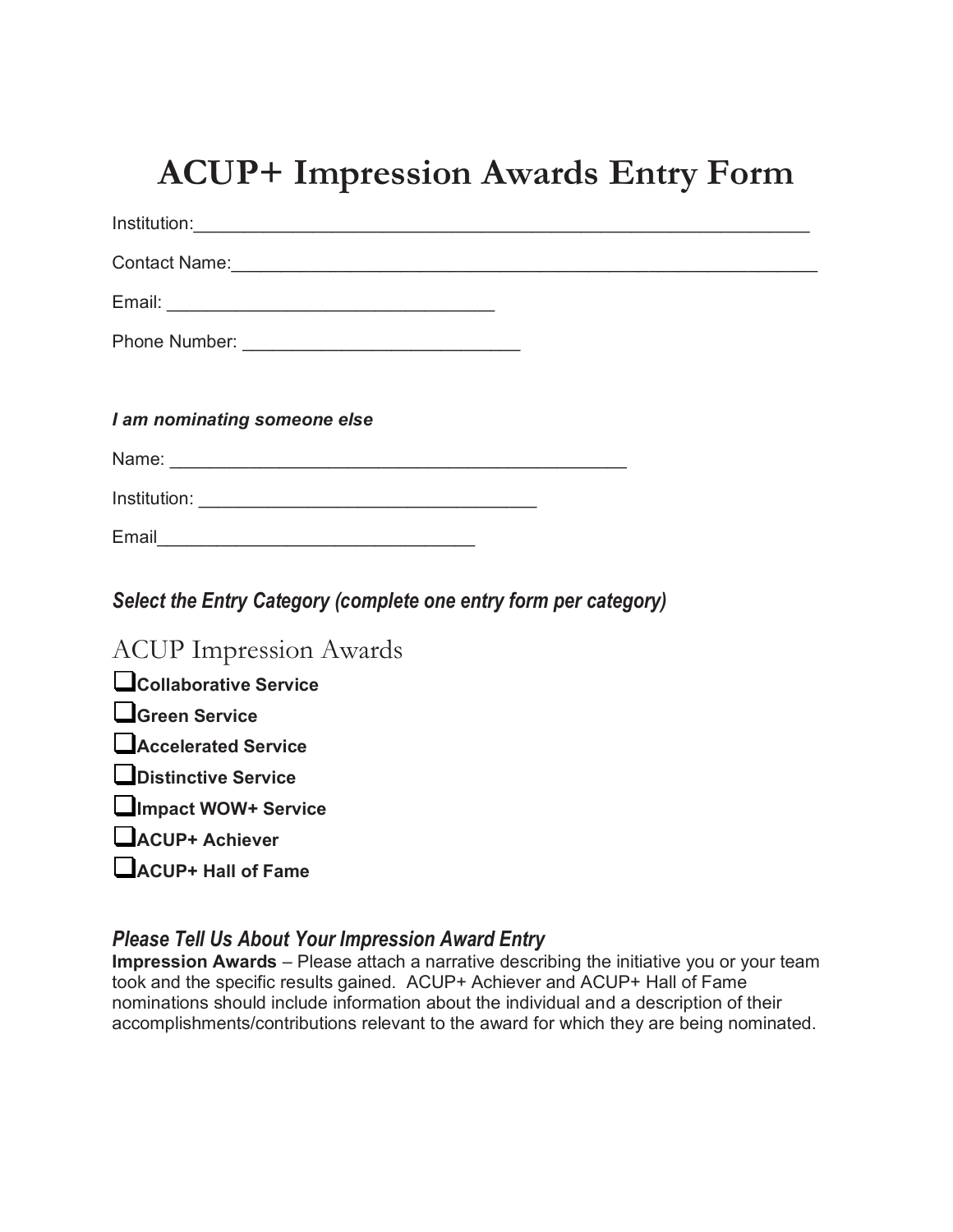### **ACUP+ Production Awards Entry Form**

| <b>Institution:</b> The contract of the contract of the contract of the contract of the contract of the contract of the contract of the contract of the contract of the contract of the contract of the contract of the contract of                                                                                                                                 |
|---------------------------------------------------------------------------------------------------------------------------------------------------------------------------------------------------------------------------------------------------------------------------------------------------------------------------------------------------------------------|
| Contact Name: The Contact Name of the Contact Name of the Contact Name of the Contact Oriental Association of the Contact Oriental Association of the Contact Oriental Association of the Contact Oriental Association of the                                                                                                                                       |
|                                                                                                                                                                                                                                                                                                                                                                     |
| <b>Phone Number:</b> The Company of the Company of the Company of the Company of the Company of the Company of the Company of the Company of the Company of the Company of the Company of the Company of the Company of the Company                                                                                                                                 |
| Full Time Equivalent (FTE) of employees in your operation dealing directly<br>with print production on a consistent basis (graphic design, output,<br>finishing). One full-time employee equals one FTE, with student or part-time help<br>counted as .5 FTE per employee.                                                                                          |
| <b>EXAMPLE FTE # production employees</b>                                                                                                                                                                                                                                                                                                                           |
| <b>Select Entry Category</b><br>Complete a separate entry form for each submission/category.<br>Any piece can ONLY be entered in one category.<br>Offset Single Page LOffset Multiple Page LOffset Multiple Piece<br>$\square$ Digital Single Page $\square$ Digital Multiple Page $\square$ Digital Multiple Piece<br>Graphic Design<br>Specialty Printed Products |
| $\blacksquare$ Decals / Stickers                                                                                                                                                                                                                                                                                                                                    |
| Operation / Shop Promotion                                                                                                                                                                                                                                                                                                                                          |
| $\blacksquare$ Wide Format: Posters<br>Wide Format: Canvas / Fabrics<br>Wide Format: Banners & Displays<br>Wide Format: Adhesive Graphics / Wraps                                                                                                                                                                                                                   |
| <i>Important!</i><br><b>Fill out the requested information section completely</b> Additional pages may be                                                                                                                                                                                                                                                           |

- **Fill out the requested information section completel**y. Additional pages may be attached if needed to provide all relevant information.
- **Include 2 printed samples** with the entry form with the exception of wide format (see below).
- **Wide Format Entries -** *Include 1 printed sample - If your entry is large such as a vehicle wrap or building cling please supply a sample of the output, photos or video of the entry installation and end results.*